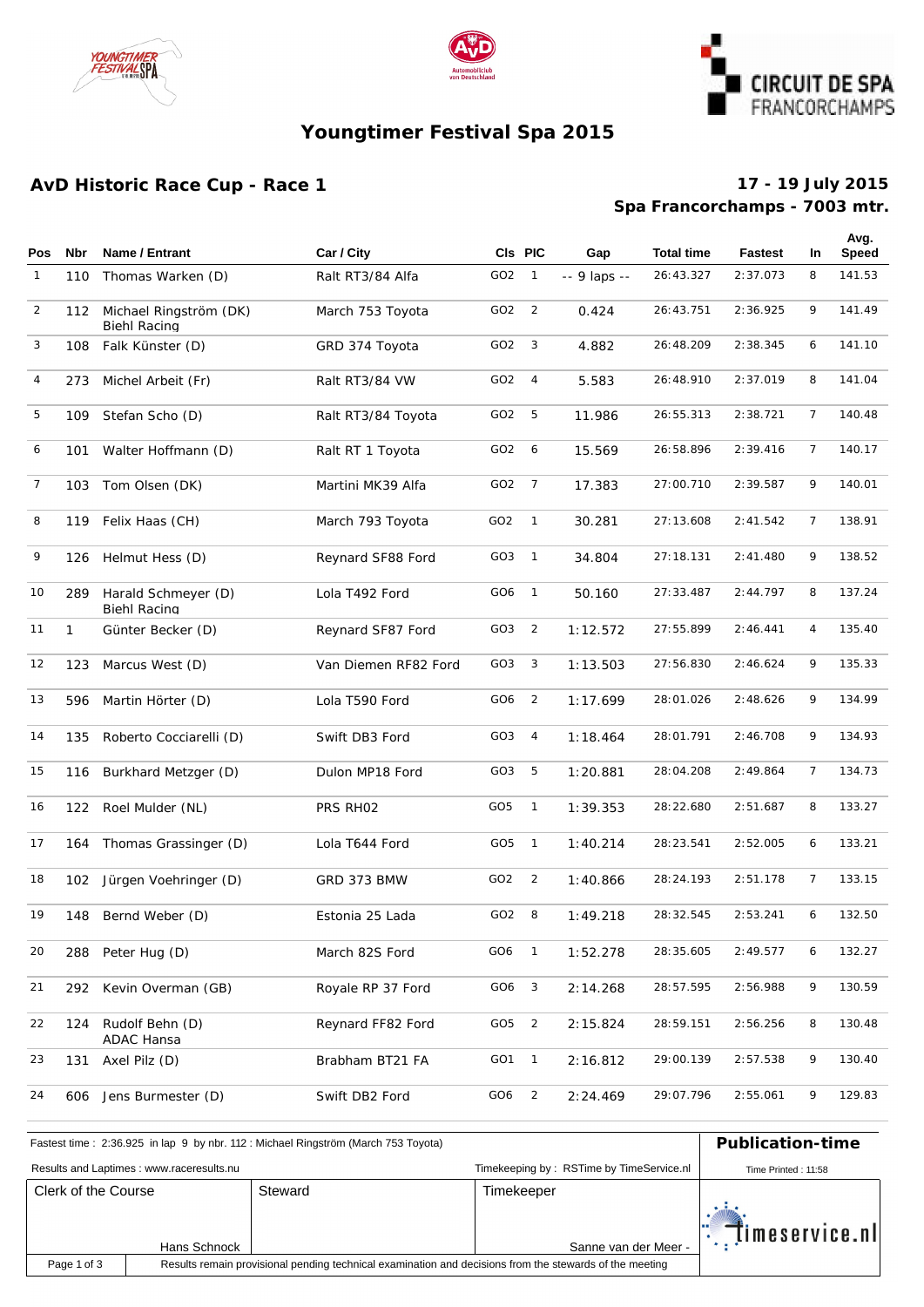





# **Youngtimer Festival Spa 2015**

## **AvD Historic Race Cup - Race 1**

### **Spa Francorchamps - 7003 mtr. 17 - 19 July 2015**

| <b>Pos</b> | Nbr            | Name / Entrant                                | Car / City                           |                 | CIs PIC         | Gap          | <b>Total time</b> | <b>Fastest</b> | <b>In</b>      | Avg.<br><b>Speed</b> |
|------------|----------------|-----------------------------------------------|--------------------------------------|-----------------|-----------------|--------------|-------------------|----------------|----------------|----------------------|
|            |                |                                               |                                      |                 |                 |              |                   |                |                |                      |
| 25         | 282            | Friedhelm Stolzer (D)                         | Swift DB2 Ford                       | GO <sub>6</sub> | 4               | 2:26.936     | 29:10.263         | 2:55.899       | 9              | 129.65               |
| 26         | 87             | Ralph Heiniger (CH)                           | Swift SC97<br>Ramlinsburg            | E               | $\mathbf{1}$    | 2: 27.287    | 29:10.614         | 2: 41.025      | 6              | 129.62               |
| 27         | 15             | Lars Clasen (DK)<br>Reynard SF 87<br>Halleröd |                                      | Α               | $\mathbf{1}$    | 2: 27.593    | 29:10.920         | 2: 41.703      | 5              | 129.60               |
| 28         | 88             | Damien Mercanton (CH)<br>Tatuus<br>Forel      |                                      | E               | $\overline{2}$  | 2: 29.266    | 29:12.593         | 2:40.542       | 7              | 129.48               |
| 29         | 94             | Frank Wolber (D)<br>ADAC Südbaden             | Mygale SJ99<br>Freiburg              | E               | 3               | 2:30.013     | 29:13.340         | 2: 41.253      | 8              | 129.42               |
| 30         | 86             | Francois Jeanneret (CH)                       | Van Diemen RFOO<br>Les Brenets       | E               | 4               | 2:30.784     | 29:14.111         | 2:40.609       | 7              | 129.36               |
| 31         | 82             | John Salmona (CH)                             | Tatuus<br>Genf                       | E               | 5               | 2:35.102     | 29:18.429         | 2:41.099       | 6              | 129.05               |
| 32         | 81             | Alexandre Salmona (CH)<br>Tatuus<br>Genf      |                                      | E               | 6               | 2:39.260     | 29:22.587         | 2:41.980       | $\overline{7}$ | 128.74               |
| 33         | 134            | Bernhard Hübel (D)                            | March 783 Toyota                     | GO <sub>2</sub> | 9               | 3:10.807     | 29:54.134         | 3:01.506       | $\overline{7}$ | 126.48               |
| 34         | $\overline{7}$ | Peter Richards (GB)                           | Reynard SF86<br>Abingdon             | Α               | $\overline{2}$  | -- 8 laps -- | 26:51.538         | 2:45.093       | 4              | 125.16               |
| 35         | 6              | Nikolaj Madsen (DK)                           | Reynard SF87<br>Grenaa               | Α               | 3               | 0.816        | 26:52.354         | 2:44.288       | 8              | 125.10               |
| 36         | 45             | Dieter Häckel (D)                             | Van Diemen RF88<br>Möhnesee          | $\mathsf C$     | $\mathbf{1}$    | 5.636        | 26:57.174         | 2:45.287       | 6              | 124.73               |
| 37         | 41             | Nigel Thompson (GB)                           | Van Diemen RF88<br>Drayton Basset    | $\mathsf C$     | $\overline{2}$  | 18.917       | 27:10.455         | 2:46.456       | 5              | 123.71               |
| 38         | 57             | Nils Leuber (D)                               | Van Diemen RF88<br>Mainz             | $\mathsf C$     | 3               | 21.398       | 27:12.936         | 2:47.638       | 8              | 123.52               |
| 39         | 48             | Olaf Schulte (D)                              | Van Diemen RF87<br>Georgsmarienhütte | $\mathsf C$     | 4               | 21.767       | 27:13.305         | 2: 47.493      | 8              | 123.50               |
| 40         | 84             | Eric Heudicourt (F)                           | Mygale SJ00<br>Saint Frageau         | E               | $7\overline{ }$ | 27.701       | 27:19.239         | 2: 44.131      | 5              | 123.05               |
| 41         | 62             | Christophe Hansoul (B)                        | Reynard SF88<br>Nadrin               | $\mathsf C$     | 5               | 34.320       | 27:25.858         | 2:49.659       | 8              | 122.55               |
| 42         | 91             | Johan Land (NL)                               | Mygale SJ00<br>Ommen                 |                 | 8               | 40.739       | 27:32.277         | 2:44.042       | 6              | 122.08               |
| 43         | 14             | Goran Mitevski (CH)<br>WM Racing              | Reynard SF84<br>Sattel               | A               | 4               | 42.249       | 27:33.787         | 2:51.578       | 8              | 121.97               |
| 44         | 65             | Georges Tomsen (B)                            | Van Diemen RF90<br>Antheit           | В               | $\overline{1}$  | 57.364       | 27:48.902         | 2:52.222       | 7              | 120.86               |
| 45         | 290            | Gero Meyerdierks (D)                          | Tiga SC81 Ford                       | GO6             | $\overline{5}$  | 1:22.423     | 28:13.961         | 2:55.745       | 8              | 119.07               |
| 46         | 63             | Daniel Janin (F)                              | Van Diemen RF89<br>Propiac           | С               | 6               | 1:42.654     | 28:34.192         | 2:59.771       | 7              | 117.67               |
| 47         | 58             | Roman Benner (D)                              | Ray FF88<br>Haiger                   | C               | $\overline{7}$  | 1:48.823     | 28:40.361         | 3:00.486       | 8              | 117.25               |
| 48         | 89             | Enrico Gali (CH)                              | Tatuus<br>Isone                      | E               | 9               | 2:12.189     | 29:03.727         | 3:05.582       | 7              | 115.68               |

| Fastest time: 2:36.925 in lap 9 by nbr. 112: Michael Ringström (March 753 Toyota) | <b>Publication-time</b>                  |  |                                                                                                         |                     |
|-----------------------------------------------------------------------------------|------------------------------------------|--|---------------------------------------------------------------------------------------------------------|---------------------|
|                                                                                   | Results and Laptimes: www.raceresults.nu |  | Timekeeping by: RSTime by TimeService.nl                                                                | Time Printed: 11:58 |
| Clerk of the Course<br>Steward<br>Hans Schnock                                    |                                          |  | Timekeeper<br>Sanne van der Meer -                                                                      | " Timeservice.nl    |
| Page 2 of 3                                                                       |                                          |  | Results remain provisional pending technical examination and decisions from the stewards of the meeting |                     |